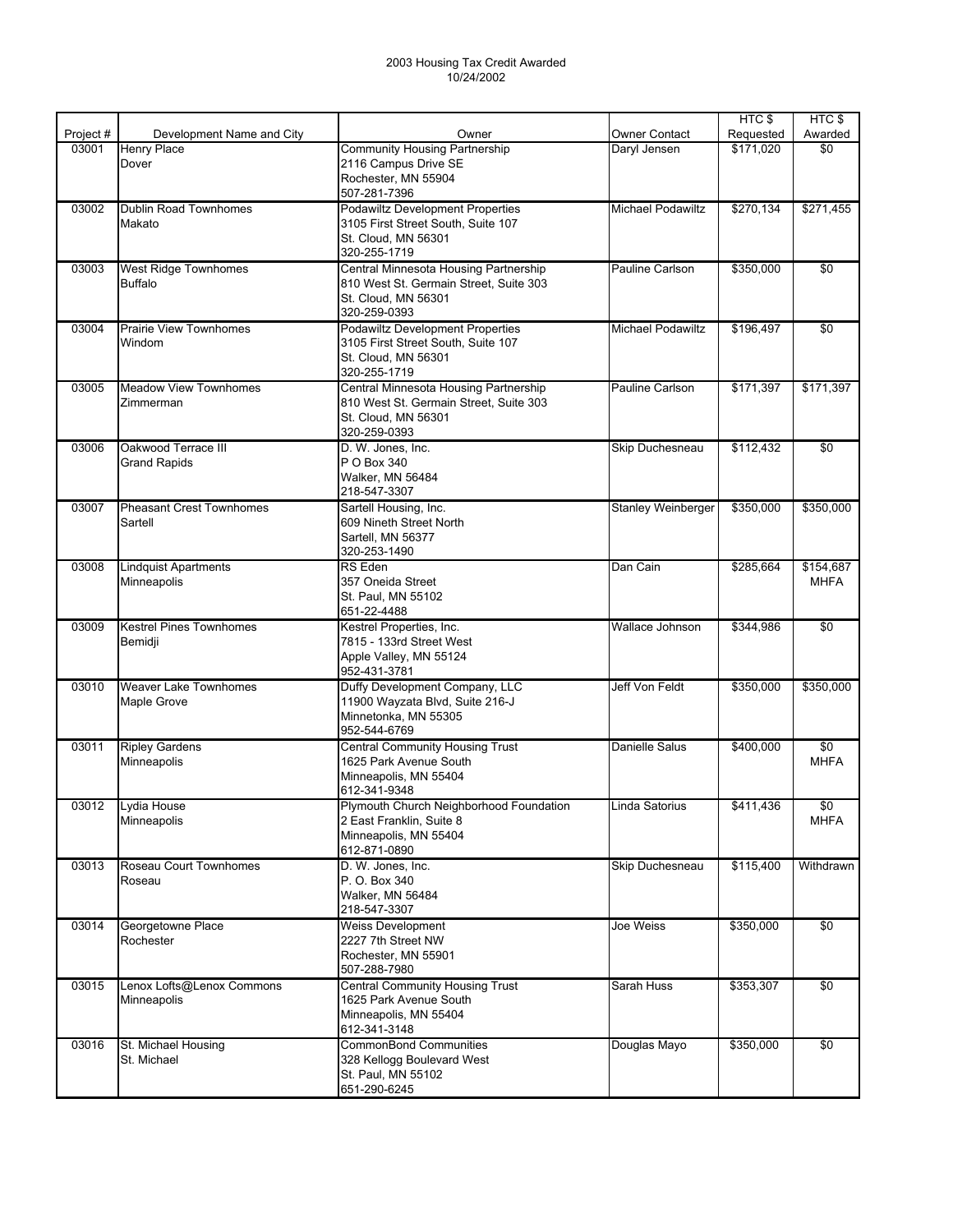|           |                                    |                                             |                        | HTC <sub>\$</sub> | HTC\$           |
|-----------|------------------------------------|---------------------------------------------|------------------------|-------------------|-----------------|
| Project # | Development Name and City          | Owner                                       | <b>Owner Contact</b>   | Requested         | Awarded         |
| 03017     | Leech Lakes Homes III              | Leech Lake Reservation Housing Authority    | <b>Henry Entwistle</b> | \$242,304         | \$242,304       |
|           | Cass Lake                          | Route 3 - Box 100                           |                        |                   |                 |
|           |                                    | Cass Lake, MN 56633                         |                        |                   |                 |
|           |                                    | 218-335-8282                                |                        |                   |                 |
| 03018     | <b>Ridgeview Terrace</b>           | <b>MWF Properities</b>                      | Dan Steele             | \$350,000         | \$0             |
|           | <b>Red Wing</b>                    | 7645 Lyndale Avenue South                   |                        |                   |                 |
|           |                                    | Minneapolis, MN 55423                       |                        |                   |                 |
|           |                                    | 612-243-4639                                |                        |                   |                 |
| 03019     | 53rd & Minnehaha Family Housing    | <b>Families Moving Forward</b>              | David Crockett         | \$350,000         | $\overline{50}$ |
|           | Minneapolis                        | 1808 Emerson Avenue North                   |                        |                   |                 |
|           |                                    | Minneapolis, MN 55411                       |                        |                   |                 |
|           |                                    | 612-845-5290                                |                        |                   |                 |
| 03020     | <b>Hiawatha Commons</b>            | Alliance Housing, Inc.                      | <b>Herb Fry</b>        | \$1,026,311       | \$0             |
|           | Minneapolis                        | 118 East 26th Street                        |                        |                   |                 |
|           |                                    | Minneapolis, MN 55404                       |                        |                   |                 |
|           |                                    | 612-870-0529                                |                        |                   |                 |
| 03021     | Lakeview Apartments                | Lakeview Apartments, LLC                    | David Horning          | \$169,660         | \$169,660       |
|           | <b>Buffalo</b>                     | 1000 West 22nd Street                       |                        |                   |                 |
|           |                                    | Minneapolis, MN 55405                       |                        |                   |                 |
|           |                                    | 612-874-4424                                |                        |                   |                 |
| 03022     | Franklin-Portland Gateway Phase II | <b>Hope Community</b>                       | Marcia Cartwright      | \$350,000         | \$0             |
|           | Minneapolis                        | 2101 Portland Avenue South                  |                        |                   |                 |
|           |                                    | Minneapolis, MN 55404                       |                        |                   |                 |
|           |                                    | 612-874-8867                                |                        |                   |                 |
| 03023     | <b>Barclay Terrace</b>             | Real Estates Equities Development           | Keith Jans             | \$401,997         |                 |
|           | St. Paul                           | 325 Cedar Street, Suite 400                 |                        | <b>Tax Exempt</b> |                 |
|           |                                    | St. Paul, MN 55101                          |                        | <b>Bonds</b>      |                 |
|           |                                    | 651-767-1550                                |                        |                   |                 |
| 03024     | Falcon Heights Town Square Apts.   | Sherman Associaties, Inc.                   | George Sherman         | \$530,830         | \$530,830       |
|           | <b>Falcon Heights</b>              | 233 Park Avneue South, Suite 201            |                        |                   |                 |
|           |                                    | Minneapolis, MN 55415                       |                        |                   |                 |
|           |                                    | 612-332-3000                                |                        |                   |                 |
| 03025     | St. Ann's Senior Housing           | St. Ann's Community Development Corporation | Lisa Kugler            | \$350,000         | \$0             |
|           | Minneapolis                        | 2627 Queen Avenue North                     |                        |                   |                 |
|           |                                    | Minneapolis, MN 55411                       |                        |                   |                 |
|           |                                    | 612-827-2189                                |                        |                   |                 |
| 03026     | Sibley Cove                        | <b>MWF Properities</b>                      | Dave Steele            | \$350,000         | \$350,000       |
|           | Maplewood                          | 7645 Lyndale Avenue South                   |                        |                   |                 |
|           |                                    | Minneapolis, MN 55423                       |                        |                   |                 |
|           |                                    | 612-243-4639                                |                        |                   |                 |
| 03027     | 17th Street Development            | <b>Central Community Housing Trust</b>      | Kirk Moorhead          | \$450,000         | \$0             |
|           | Minneapolis                        | 1625 Park Avenue South                      |                        |                   |                 |
|           |                                    | Minneapolis, MN 55404                       |                        |                   |                 |
|           |                                    | 612-341-3148                                |                        |                   |                 |
|           | 03028 Red Lake Homes X             | Red Lake Reservation Housing Authority      | Jane Barrett           | \$339,126         | \$0             |
|           | <b>Red Lake</b>                    | Highway One East                            |                        |                   |                 |
|           |                                    | Red Lake, MN 56671                          |                        |                   |                 |
|           |                                    | 218-679-3368                                |                        |                   |                 |
| 03029     | Jeffers Pond Family Townhomes      | Jeffers Pond Family Townhomes, LP           | Jim Deanovic           | \$350,000         | \$350,000       |
|           | <b>Prior Lake</b>                  | 9465 Amesbury Lane                          |                        |                   |                 |
|           |                                    | Eden Prairie, MN 55347                      |                        |                   |                 |
|           |                                    | 612-799-5399                                |                        |                   |                 |
| 03030     | Gateway Village                    | Sand Properties, Inc.                       | Jamie Thelen           | \$350,000         | \$0             |
|           | Delano                             | 366 South Tenth Avenue, PO Box 727          |                        |                   |                 |
|           |                                    | Waite Park. MN 56387                        |                        |                   |                 |
|           |                                    | 320-202-3100                                |                        |                   |                 |
| 03031     | <b>Washington Heighs</b>           | Southwest Minnesota Housing Partnership     | Rick Goodmann          | \$276,346         | \$0             |
|           | St. Peter                          | 2401 Broadway Avenue                        |                        |                   |                 |
|           |                                    | Slayton, MN 56172                           |                        |                   |                 |
|           |                                    | 507-836-8673                                |                        |                   |                 |
| 03032     | <b>Riverdale Townhomes</b>         | Sand Properties, Inc.                       | Jamie Thelen           | \$227,142         | $\sqrt{6}$      |
|           | Princeton                          | 366 South Tenth Avenue, PO Box 727          |                        |                   |                 |
|           |                                    | Waite Park, MN 56387                        |                        |                   |                 |
|           |                                    | 320-202-3100                                |                        |                   |                 |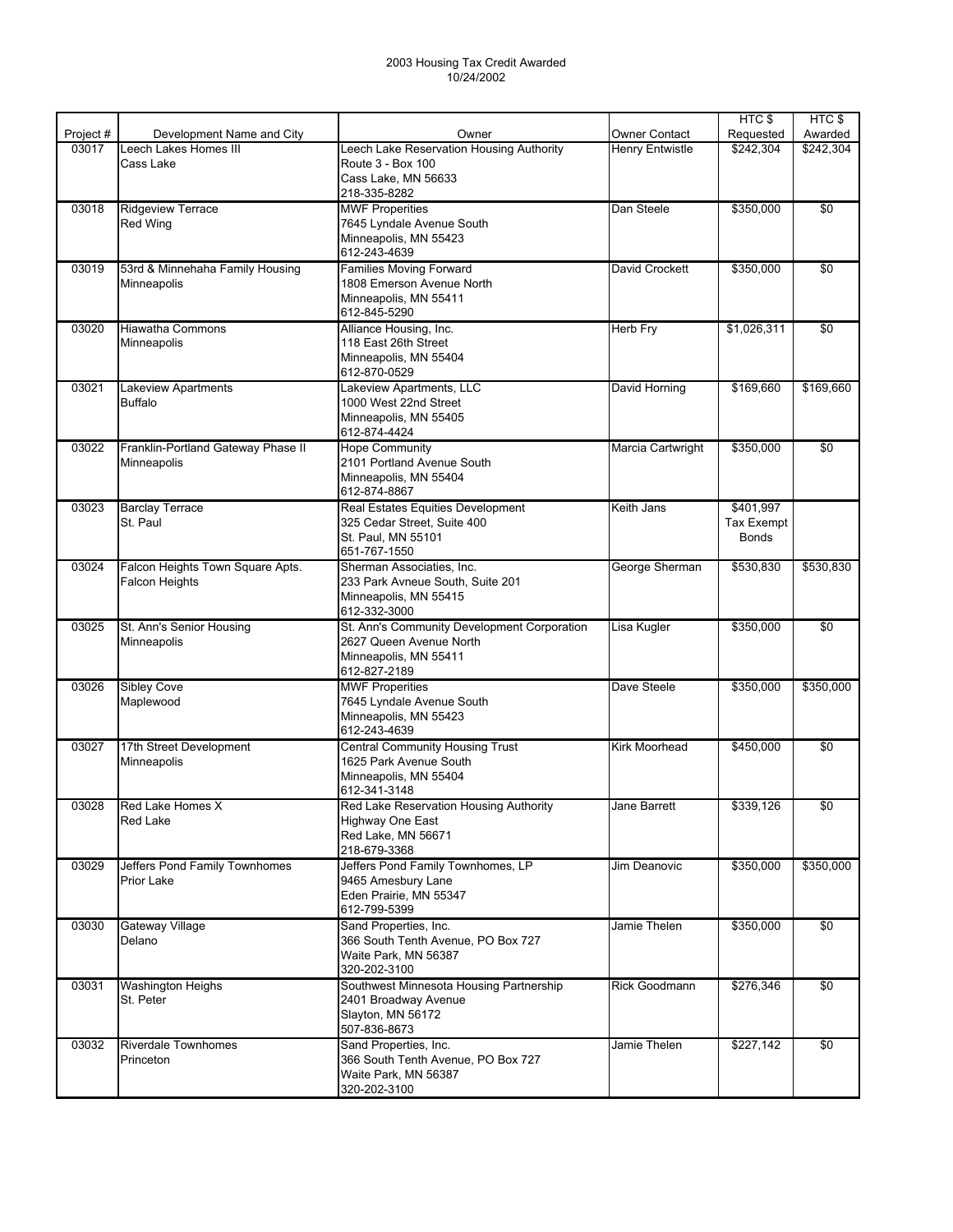|           |                                                       |                                                                                                           |                          | HTC \$    | HTC \$          |
|-----------|-------------------------------------------------------|-----------------------------------------------------------------------------------------------------------|--------------------------|-----------|-----------------|
| Project # | Development Name and City                             | Owner                                                                                                     | <b>Owner Contact</b>     | Requested | Awarded         |
| 03033     | <b>Visitation Place Apartments</b><br>St. Paul        | <b>Catholic Charities</b><br>1200 - 2nd Avenue South<br>Minneapolis, MN 55402<br>612-664-8525             | Carol Hood               | \$345,145 | \$0             |
| 03034     | Boulder Ridge Townhomes Phase II<br>Shakopee          | Sand Properties, Inc.<br>366 South Tenth Avenue, PO Box 727<br>Waite Park. MN 56387<br>320-202-3100       | Jamie Thelen             | \$243,604 | \$230,071       |
| 03035     | <b>Ramsey Townhomes</b><br>Ramsey                     | Anoka County Community Action Program<br>1201 89th Avenue, Suite 345<br>Ramsey, MN 55303<br>763-783-4747  | Jeff Johnson             | \$44,000  | Withdrawn       |
| 03036     | Coon Rapids Boulevard Townhomes<br>Coon Rapids        | Anoka County Community Action Program<br>1201 89th Avenue, Suite 345<br>Ramsey, MN 55303<br>763-783-4747  | Jeff Johnson             | \$94,000  | \$0             |
| 03037     | Eagle Ridge Townhomes<br>Bemidji                      | <b>Podawiltz Development Properties</b><br>3105 First Street South<br>St. Cloud. MN 56301<br>320-255-1719 | William Kemp             | \$216,928 | \$0             |
| 03038     | <b>Hotel Kaddatz</b><br><b>Fergus Falls</b>           | Artspace Projects, Inc.<br>250 Third Avenue North, Suite 500<br>Minneapolis, MN 55401<br>612-333-9012     | Michael C. Byrd          | \$76,043  | Withdrawn       |
| 03039     | Lea Center Apartments<br>Albert Lea                   | MetroPlains Properties, Inc.<br>1600 University Avenue, Suite 212<br>St. Paul, MN 55104<br>651-523-1236   | Larissa Tadavarthy       | \$231,932 | \$0             |
| 03040     | Collaborative Village Initiative<br>Minneapolis       | Project For Pride In Living<br>1925 Chicago Avenue South<br>Minneapolis, MN 55404<br>612-874-3301         | <b>Barbara McCormick</b> | \$350,000 | \$350,000       |
| 03041     | Willow Run Townhomes II<br>Owatonna                   | MetroPlains Properties, Inc.<br>1600 University Avenue, Suite 212<br>St. Paul. MN 55104<br>651-646-7848   | Jean Eide                | \$452,732 | \$275,127       |
| 03042     | East Metro Place II<br><b>White Bear Lake</b>         | Duffy Development Corporation<br>11900 Wayzata Blvd<br>Minnetonka, MN 55305<br>952-544-6769               | John Duffy               | \$366,638 | \$263,896       |
| 03043     | <b>Clare Apartments</b><br>Minneapolis                | Minneapolis Housing Corporation<br>600 Exchange Street<br>St. Paul, MN 55102<br>651-222-6409              | Lee Lewis                | \$350,000 | $\overline{50}$ |
| 03044     | Forest Lake West Senior Housing<br><b>Forest Lake</b> | Havella & Tschida, LLC<br>20 North Lake Street, Suite 307<br>Forest Lake, MN 55025<br>651-464-5566        | Ken Tschida              | \$350,000 | $\overline{50}$ |